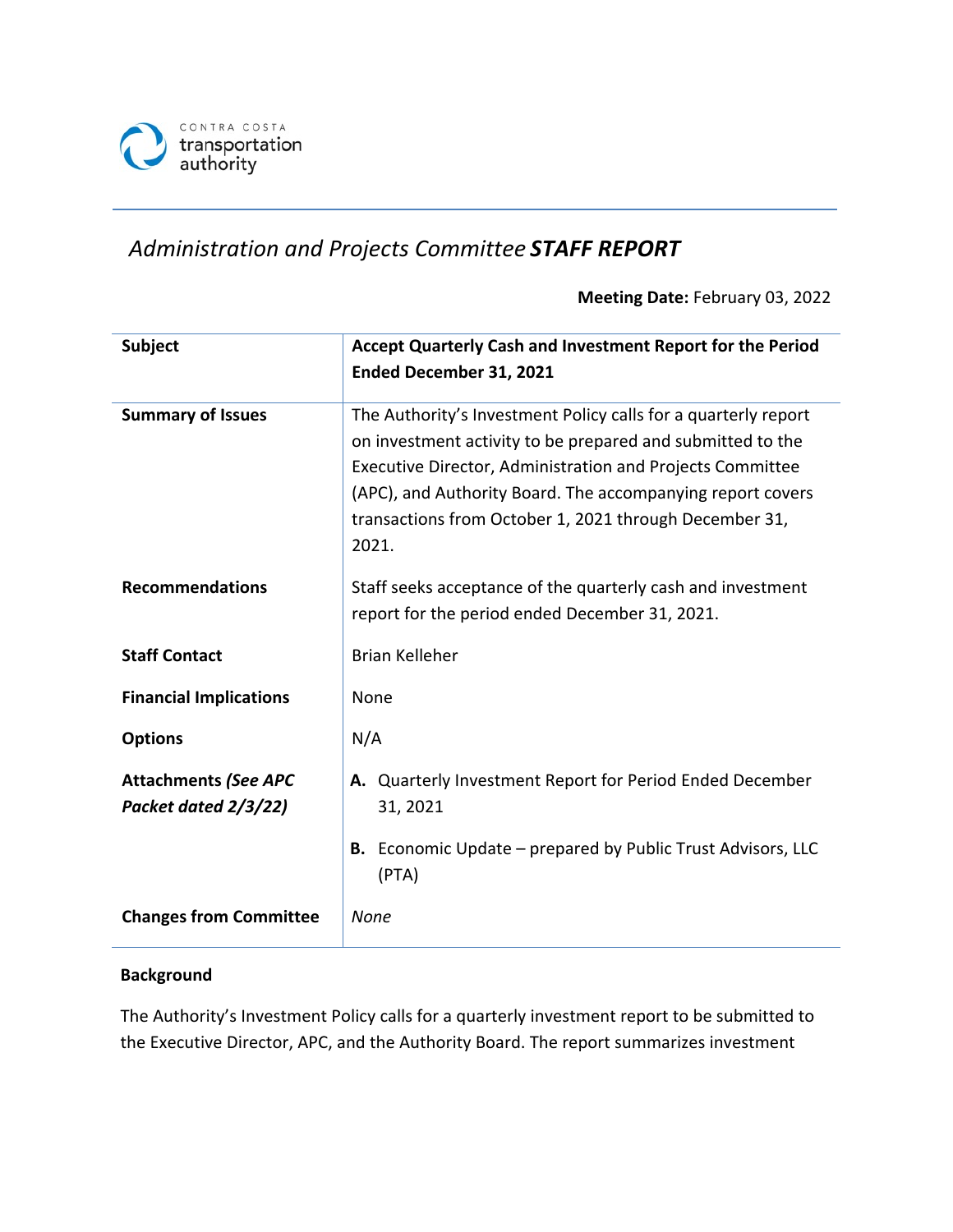balances, transactions, returns and other pertinent investment matters. The Authority's cash and securities are invested in separate portfolios depending upon the objectives for the assets being managed. As of December 31, 2021, the combined balance for all cash, investments and holdings was \$107,568,863, an increase of \$833,545 from the prior quarter end.

#### Checking Account  $-$  \$1,692,706

The Authority's commercial banking account, Wells Fargo, is utilized for accounts payable, payroll, deposits, and electronic activity.

## Local Agency Investment Fund (LAIF) – \$35,567,978

LAIF is a pooled investment fund managed by the State Treasurer's Office for public agencies. The LAIF return was 0.33% at the end of the quarter. A decrease in the amount of \$2 million was related to paid capital and program expenditures.

## Investment Portfolio – \$70,308,179

The investment portfolio is actively managed with assistance from PTA, a registered and independent investment advisor. The portfolio includes individual securities, such as treasury notes, Federal Agency securities, high-quality corporate notes, and other securities permitted by the Authority's Investment Policy.

| <b>Performance Factors</b>  | September 30, 2021<br><b>Ending Balance</b> | December 31, 2021<br><b>Ending Balance</b> | Quarter<br>Change |
|-----------------------------|---------------------------------------------|--------------------------------------------|-------------------|
| Market Value Plus Accrued   | \$70,670,851                                | \$70,308,179                               | $$$ (362,672)     |
| <b>Book Yield</b>           | .40%                                        | .43%                                       | 0.03%             |
| <b>Yield to Maturity</b>    | .27%                                        | .68%                                       | 0.41%             |
| 1-3 Year Treasury Benchmark | .27%                                        | .68%                                       | 0.41%             |

Economic Update. Attachment B is a report prepared by PTA, the Authority's investment advisor. The report contains slides of commonly referenced economic indicators and trends, including Gross Domestic Product, inflation, unemployment, and the Treasury yield curve.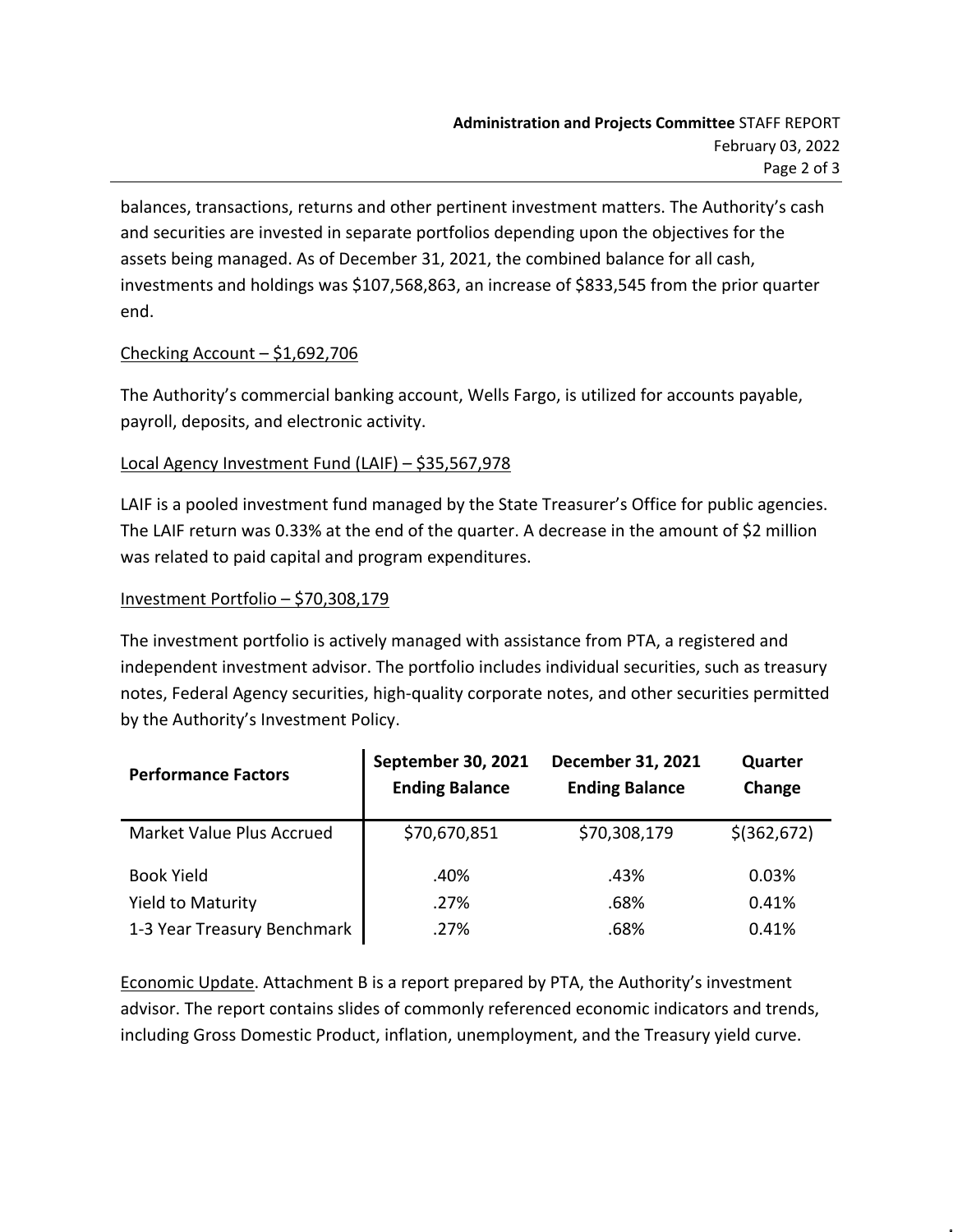**Certification:** The investment portfolio is in compliance with the Authority's adopted investment policy. Furthermore, as required by State regulation, it is certified that the Authority has sufficient cash liquidity to meet expected expenditure requirements over the next six months for fiscal operations. Certified by the following:

un fellen

Brian Kelleher Chief Financial Officer